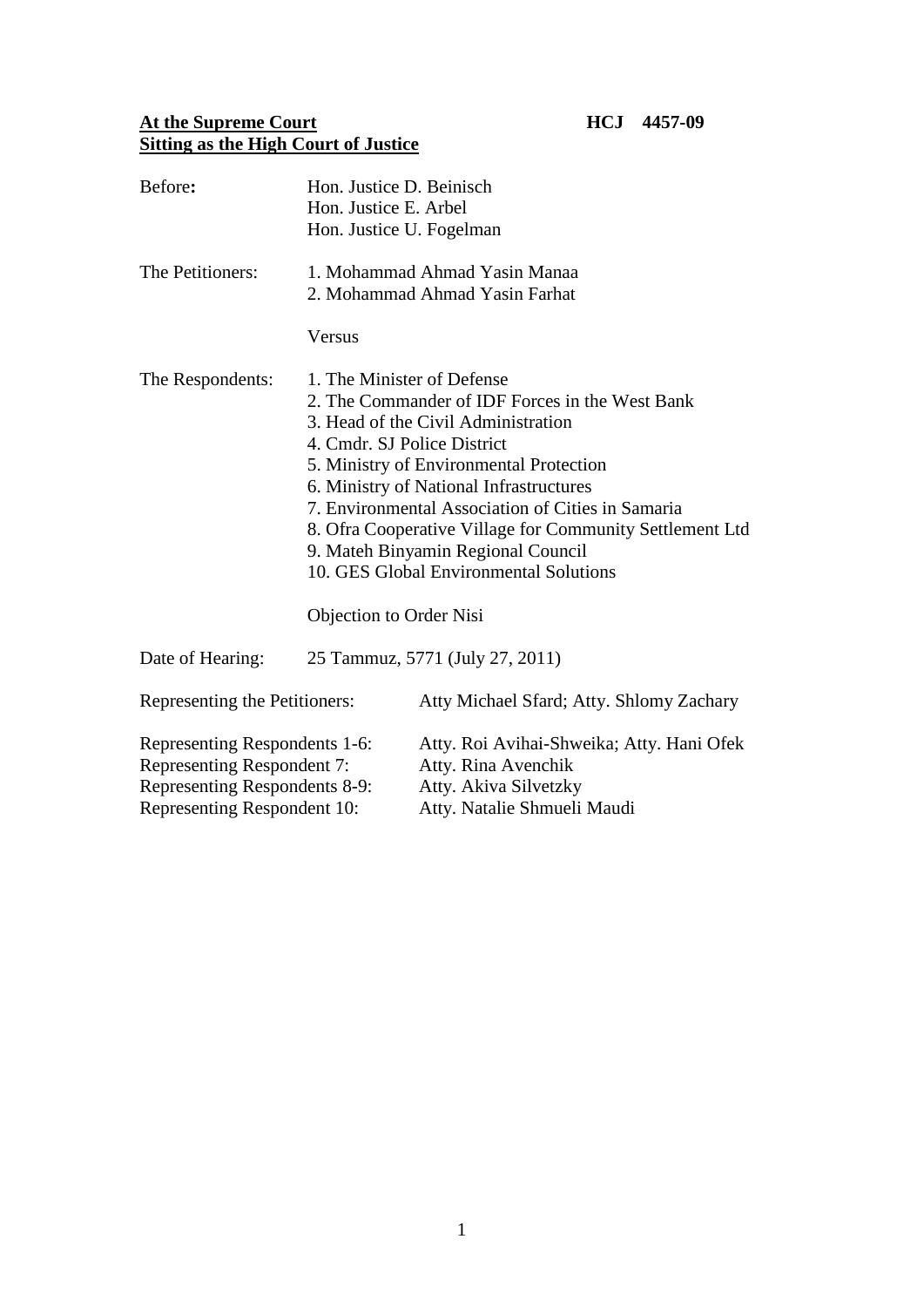## **Verdict**

## Chief Justice D. Beinisch:

.

In the petition before us we were asked to issue an order for the demolition of a waste purification facility built illegally on the petitioners' private land near the settlement of Ofra on the land of Ein Yabrud. The facility was built against the local outline plan and without a building permit.

The facility (henceforth: "the WPF") was originally intended to address the need to drain the waste water of the settlement of Ofra, that currently flows into the surrounding valleys and agricultural lands untreated. The State claims that this waste water also pollutes the groundwater in the sensitive area of the mountain aquifer.

When inspection and enforcement procedures were launched against the Mateh Binyamin Regional Council because of its inadequate waste treatment, it was decided to build a waste treatment facility and a government budget was allocated to that end. However, it emerged that the WTF was built on privately-owned Palestinian land, without receiving legal building permits and without an authorized detailed plan. Only at a late stage of the construction, when a request was made to connect the WTF to the electric grid, did building inspection procedures begin and the Civil Administration's inspection unit in Judea and Samaria issued a stop work order. On July 17, 2008 the inspection subcommittee of the Higher Planning Council for Judea and Samaria issued a final stop work and demolition order. Only in March 2009, after the intervention of the enforcement authorities, was it decided to take the necessary actions to stop the work and stop all state funding of the project, as well as preventing the connection of the WPF to the electricity.

Meanwhile the petition before us was submitted. On June 7, 2009 we issued an interim order, with the State's agreement, ordering the respondents to refrain from carrying out any work at the WPF site as well as refraining from connecting it to the electric grid and other infrastructures. It was also forbidden to operate the WPF in any other way.

After two hearings before this court, before a bench consisting of Justices Beinisch, Procaccia and Meltzer, on June 27, 2010 an order nisi was issued ordering respondents 1-4 to show cause why they should not enforce the stop work and demolition orders, and respondents 5-10 why they should not stop all actions that facilitate the construction and its funding.

On March 1, 2011, respondents 1-6 submitted their statement of response to the order nisi. In their response the respondents emphasized the importance of building the WPF, not just because of the vital importance of organizing the drainage and purification of the waste of the settlement of Ofra, but also because of the identical critical need of the nearby Palestinian settlements. However, they noted they did not dispute that "the appropriate and correct course of action to begin with should have been examining different alternatives to solving the problem, and initiating both planning and property procedures to implement the suitable alternative." They added that professional experts on their behalf explored different alternatives to solve the problem of the pollution created by the waste of the settlement of Ofra and the nearby